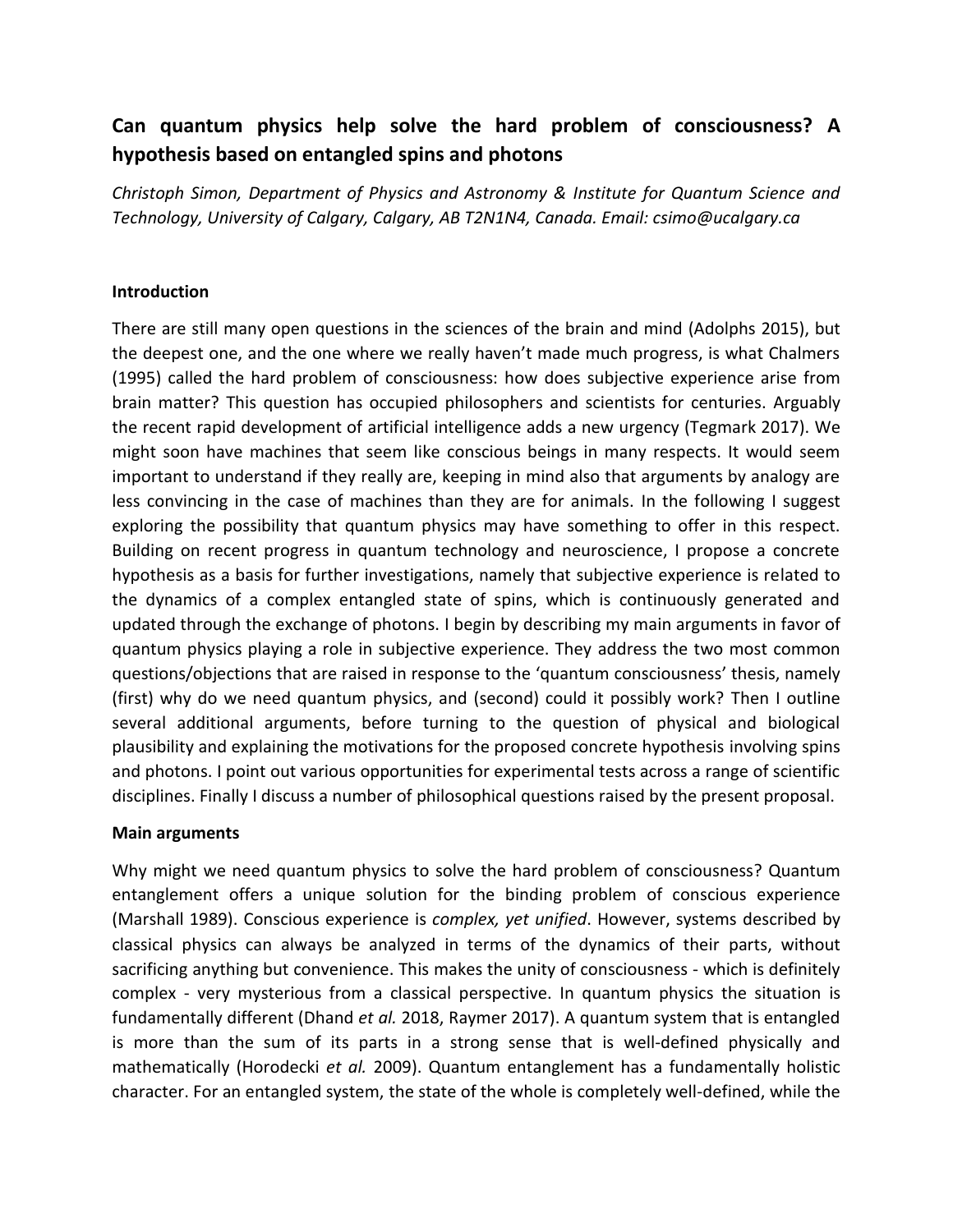states of subsystems are indeterminate. There is no analogy for this phenomenon in classical physics<sup>1</sup>. Entanglement is the foundation for quantum non-locality, i.e. the fact that the behavior of entangled particles can be strongly correlated even when they are separated by long distances. Bell's theorem (Bell 1964) proves mathematically that entanglement is fundamentally different from classical physics concepts. Like subjective experience, entangled quantum systems can be unified and complex at the same time. This provides strong motivation to explore the possibility that subjective experience might be related to the existence of quantum entanglement in the brain.

But could it really work? Won't fragile quantum effects like entanglement be quickly destroyed in the wet, warm environment of the brain? (Tegmark 2000) This is where things have changed significantly in recent years. Quantum scientists and engineers are now developing quantum technology that is sophisticated and complex, including condensed-matter systems where such quantum phenomena can be observed at room (or body) temperature. We have learned a lot about which physical systems and degrees of freedom are promising to use in this context, in particular spins and photons. I will describe this recent progress in more detail and develop a concrete hypothesis that uses these elements below.

# **Additional arguments**

 $\overline{a}$ 

There are several additional notable arguments that can be made and have been made for quantum physics playing a role in the brain. One line of thought is inspired by the special role of the observer in quantum physics. It is well known that in the conventional ('Copenhagen') formulation of quantum physics the act of observation plays a key part in the dynamics - it collapses the wave function, whose evolution is otherwise described by the Schrodinger equation. Maybe this special status of the observer means that there is a close connection between consciousness and quantum physics (Stapp 2009)? For example, maybe the wave function collapse is due to the observer's subjective experience (Wigner 1967)? A different line of arguments involving both consciousness and quantum wave function collapse was developed by Penrose (Hameroff and Penrose 2014). He argued that mathematical insight is noncomputational, and that the non-computational element might be provided by a wave function collapse that is furthermore related to the unification of quantum physics and gravity. It is possible to formulate quantum physics in a way such that wave function collapse is avoided, this is known as the 'many-worlds' interpretation (Everett 1957). But even in this case one has to think about the quantum states corresponding to the observer's subjective experience (Lockwood 1989, Simon 2009). These arguments show at the very least that the topic of subjective experience is difficult to completely avoid in quantum physics.

 $1$  I would therefore argue that the type of unification offered by quantum entanglement is much more fundamental than that offered by classical concepts such as, for example, integrated information (Tononi *et al.* 2016).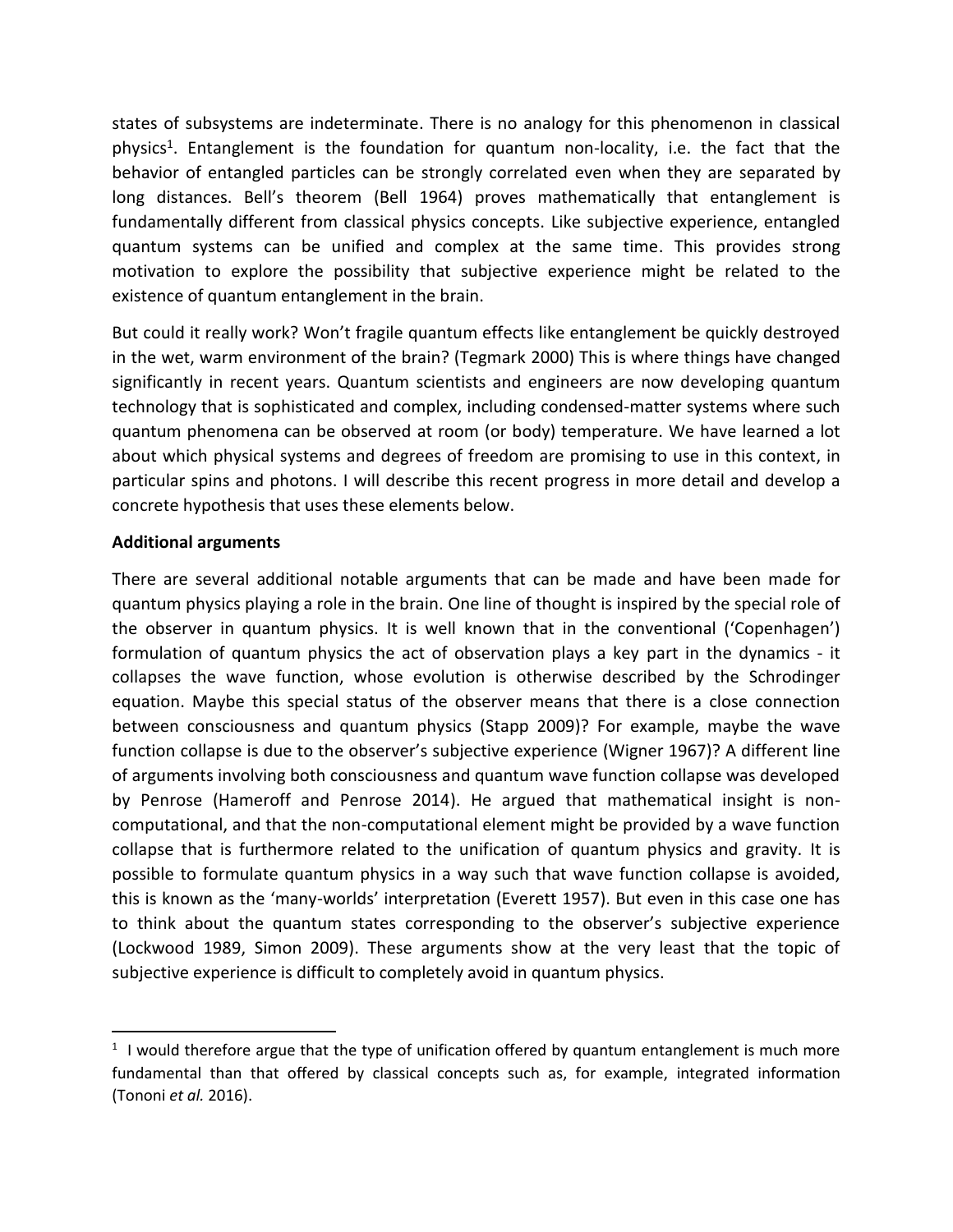A somewhat related point is that the concept of matter is a much more subtle concept in quantum physics than in classical physics. The existence of quantum entanglement and the seemingly special role of the observer are all aspects of the fact that quantum systems – which are after all the basic constituents of matter - behave in highly non-intuitive, seemingly 'nonmaterial' ways. This in itself may give one hope that quantum physics can help in resolving the mind-matter problem.

Finally a recent line of argument is inspired by the development of quantum computing, which aims to use the unique features of quantum physics to solve problems that are difficult for conventional computers (Nielsen and Chuang 2000; Raymer 2017). Maybe nature discovered quantum computing before we did and implemented it in the brain (Fisher 2015)? Note that following this line of argument quantum effects could in principle have a purely 'functional' role, not necessarily related to subjective experience.

## **Physical and biological plausibility**

Let me turn to the question of physical and biological plausibility. Quantum technology as a whole is relatively recent, but quantum computers are now being developed in earnest, including by industrial actors such as IBM and Google. Important concepts like quantum error correction and fault tolerant quantum computing have been developed (Nielsen and Chuang 2000). These developments show that a quantum system can in principle be kept in a complex entangled state for long times while performing useful computational tasks. Equally importantly for the present discussion, until very recently most quantum technology required very low temperatures or ultra-high vacuum conditions. The brain therefore seemed like a highly unlikely environment for observing fragile quantum phenomena. The initial focus in these discussions was on electrical phenomena (Hameroff and Penrose 2014, Tegmark 2000), maybe because the brain definitely uses electrical signals for classical signaling. However, modern quantum technology suggests a different path. Electrical phenomena can be good for observing quantum effects at low temperatures or in vacuum. Superconducting quantum circuits and trapped ions are good examples (Ladd *et al.* 2010). But if the goal is to observe quantum phenomena at room (or body) temperature in condensed-matter systems, then spins and photons are much more promising. The reason is that spins and photons interact much more weakly with their environment than electrical charges do, and the interaction with the environment is what typically destroys quantum phenomena, in a process known as environmentally induced decoherence (Schlosshauer 2007).

Nuclear spins in small molecules in liquid solution at room temperature were in fact used early on for demonstrations of quantum information processing (Ladd *et al*. 2010). This approach was not scalable, but it showed that nuclear spins can exhibit subtle quantum properties even under these seemingly challenging conditions, and that they can do so on the millisecond to second timescales that are relevant for subjective experience. More scalable approaches to quantum information processing using electron and nuclear spins in solids at room temperature are now being developed (Dolde *et al*. 2013; Maurer *et al*. 2012). To my knowledge, the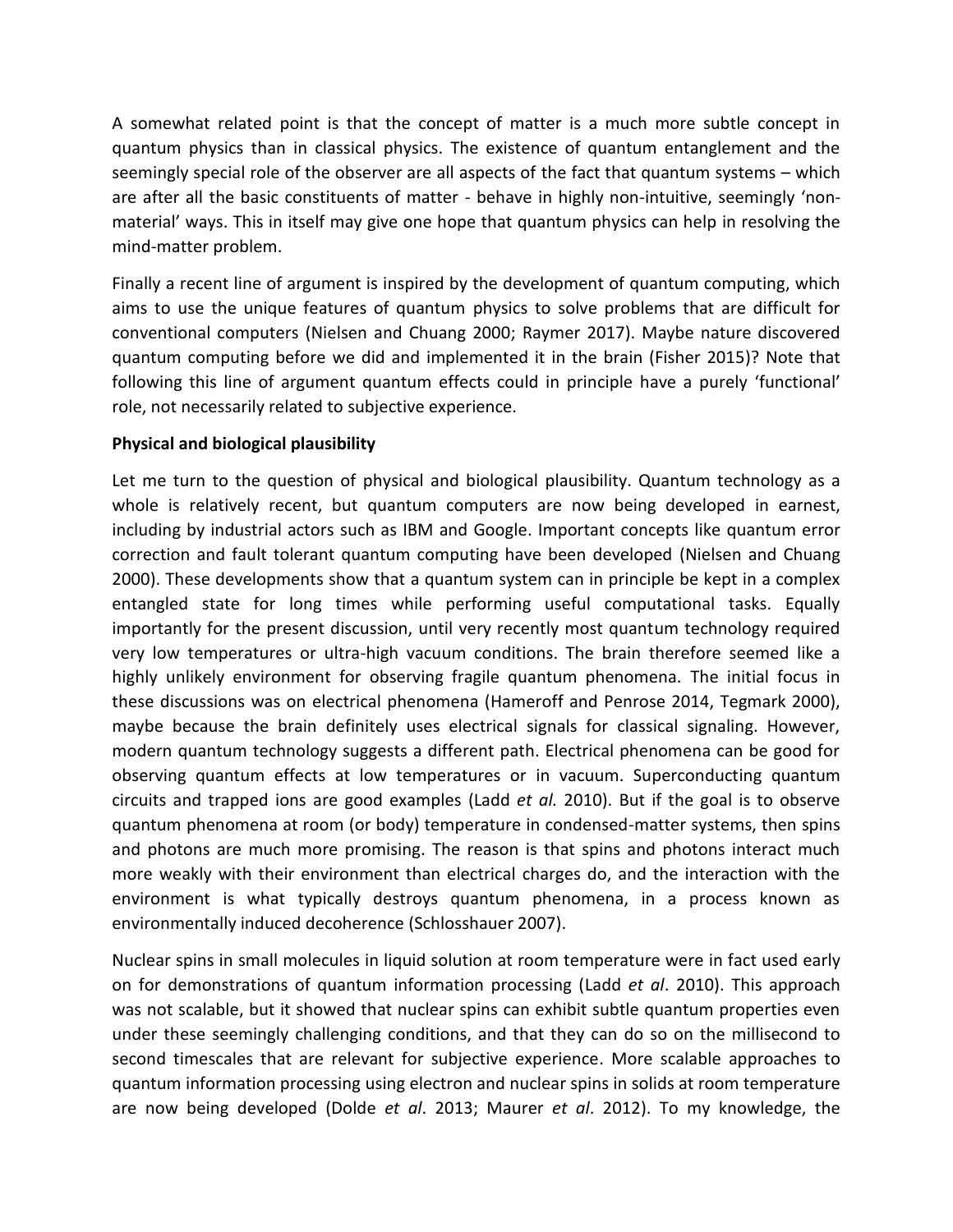possibility of quantum effects related to spins playing a role in the generation of consciousness was first explored in detail by Hu and Wu (2004). More recently Fisher (2015) has developed a proposal how quantum computing might happen in the brain based on nuclear spins.

Photons are the system of choice in quantum technology whenever the goal is to transmit quantum information or entanglement over macroscopic distances. The development of quantum networks – ultimately extending to global distances – is currently a very active area of research (Simon 2017). The current distance record is held by the Chinese quantum communication satellite Micius, which established entanglement over more than a thousand kilometers (Yin *et al.* 2017). Such quantum networks will allow applications such as distributed quantum computing, secure communication, and quantum sensing. A quantum network typically requires photons for communication, but also stationary quantum nodes – such as spins – that can store and process the quantum information. Single-photon sources and singlephoton detectors are also important components. Researchers including my own group are working on developing key components for quantum networks that can operate at room temperature, such as sources of single photons with the right quantum-physical properties (Wein *et al.* 2018) and interfaces between photons and spins (Ghobadi *et al.* 2017).

Given this context, it is very interesting that neurons can emit photons (Kobayashi *et al.* 1999, Tang and Dai 2014). Reactive oxygen species generated in the mitochondria are thought to be one likely source. While the emission rates are very low - maybe of the order of one photon per neuron per minute (Kumar *et al.* 2016) -, this also means that they are naturally at the quantum level, which could be viewed as advantageous in the current context. Could these photons be used for communication? My focus here is on potential quantum communication, but even ordinary (classical) cellular communication via light would be a significant discovery, and this possibility has been investigated for quite some time (Chang et al. 1998). One argument in favor of photonic cellular communication is the existence of light-sensitive proteins – opsins - throughout the body. These opsins are evolutionarily conserved, which suggests that they serve a biological function (Popejoy 2017). So both photon sources and single-photon detectors seem to exist in the body, and in particular in the brain. There is also some evidence that mammalian cerebral tissue responds to low-level light (Wade *et al.* 1988). Let me note that a role of photons in cellular signaling is made more plausible by the fact that they are linked to reactive oxygen species, which are very dangerous for cells. This means that it could have had great evolutionary value for the cells to learn to detect these photons, and later on this evolved ability could have been used for more general communication purposes. A similar explanation has been proposed for the evolution of action potentials out of an original cellular response to mechanical threats to the cell membrane (Brunet and Arendt 2016).

The use of photons for communication in the brain would require a way for the photons to target specific cells. This is important for the communication to be selective, and to avoid unwanted effects from ambient light. It is well known that axons serve as targeted conductors of electrical signals between neurons. With a group of collaborators I recently suggested that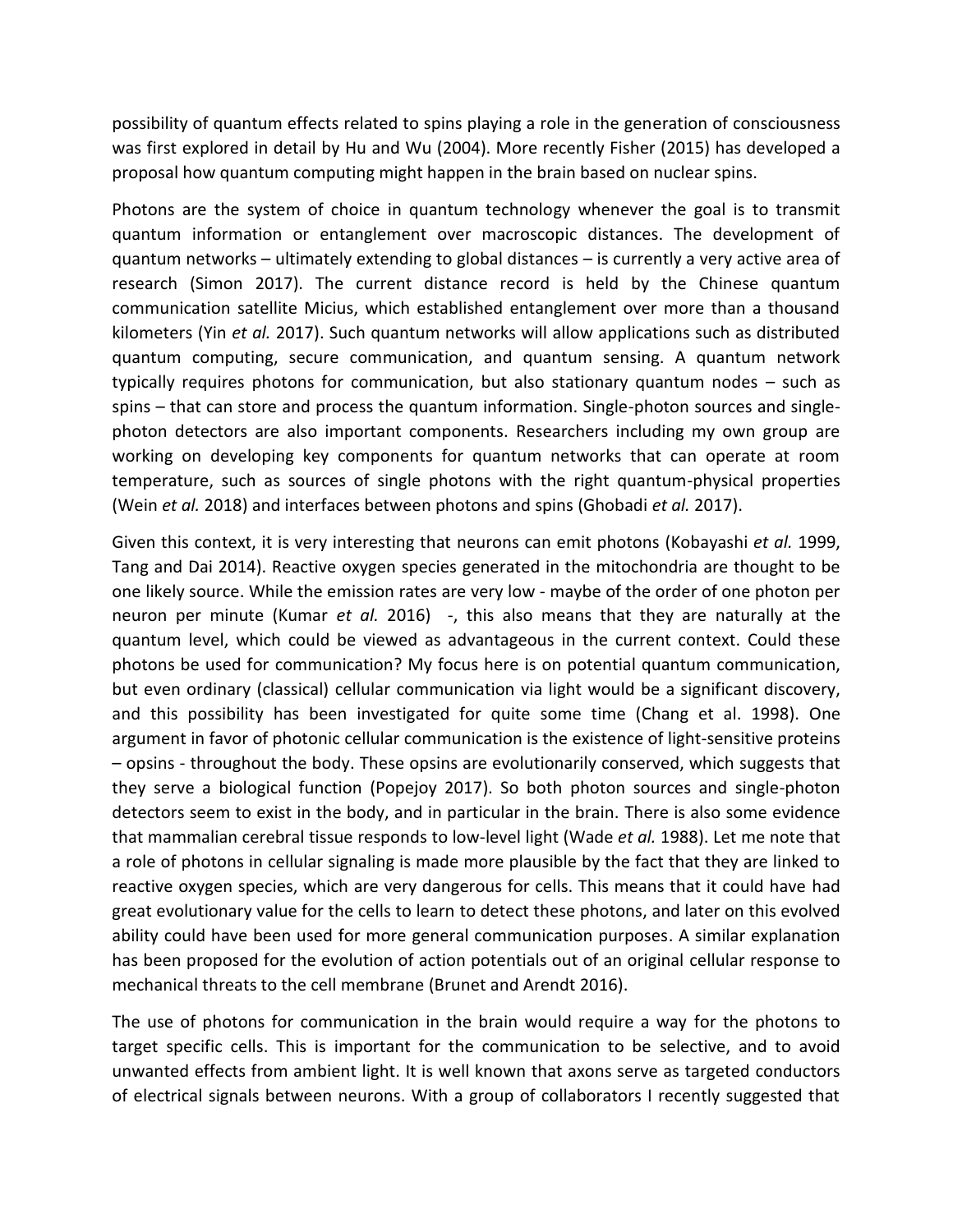they could serve as conductors for photons (photonic waveguides) as well (Kumar *et al.* 2016). The key property in this context is the refractive index, which needs to be higher than that of the surrounding medium for light guidance to be possible. It turns out that this is indeed the case for axons. If the axons are wrapped with a myelin sheath, as they often are, the refractive index is higher still. In this context it is interesting to mention the Muller cells in the retina, which are glia cells, just like the cells that form the myelin sheaths around axons. It was recently shown experimentally that Muller cells serve as light guides in the retina (Franze *et al.* 2007).

Despite this encouraging evidence, one might still have doubts about light guidance by axons. Unlike man-made optical fibers, axons are not perfectly smooth and regular, but have many imperfections from an optical perspective. Can they still be sufficiently good waveguides to allow communication between different neurons in the brain? We addressed this question via detailed numerical modeling (Kumar *et al.* 2016). The biggest concern was the existence of Ranvier nodes, where the myelin sheath around the axon is interrupted. We constructed a detailed numerical model for these nodes using techniques from photonics research. We concluded that the transmission through these nodes can be high, depending on the exact dimensions, which have significant natural variation. We also studied many other 'imperfections', including variations in cross-sectional area, non-circular cross-sections, and bends. In all these cases we concluded that reasonable light transmission is feasible for biologically realistic parameters. We also proposed a number of potential experimental tests. A very direct test would be to isolate living neurons and couple light into their axons to test the light guidance. Other approaches involve introducing artificial sources (such as nanoparticles) and detectors (such as rhodopsins) in vivo. Pinpointing the sources of the photons in the cells more precisely would also be of great interest. On the basis of our modeling results, we estimated the achievable range and rates for the hypothetical photonic communication. We predict transmission probabilities ranging from a few percent to almost 100% for the relevant distances in the millimeter to centimeter range, at least for certain axons. Given that of the order of a billion photons seem to be emitted per second throughout the brain (Tang and Dai 2014, Kumar *et al.* 2016), there appears to be the potential for a significant amount of information or entanglement to be transmitted.

The concrete hypothesis that I propose as a basis for further investigations is that subjective experience is related to the dynamics of a complex entangled state of specific spins, which is continuously generated and updated through the exchange of photons. The precise form of this entangled state would of course have to be influenced by a lot of classical information coming from the senses and from the brain itself. The special role of the photons, or of some of the photons, would be to maintain the quantum entanglement, a task for which they are uniquely suited, as I have discussed above when talking about quantum networks. This leads to the question of how many photons would need to be exchanged per second to make such a scenario consistent with what we know about subjective experience. There does not seem to be an established consensus regarding the 'bandwidth' of subjective experience, but some upper and lower bounds can be derived from the literature. Both brain architecture and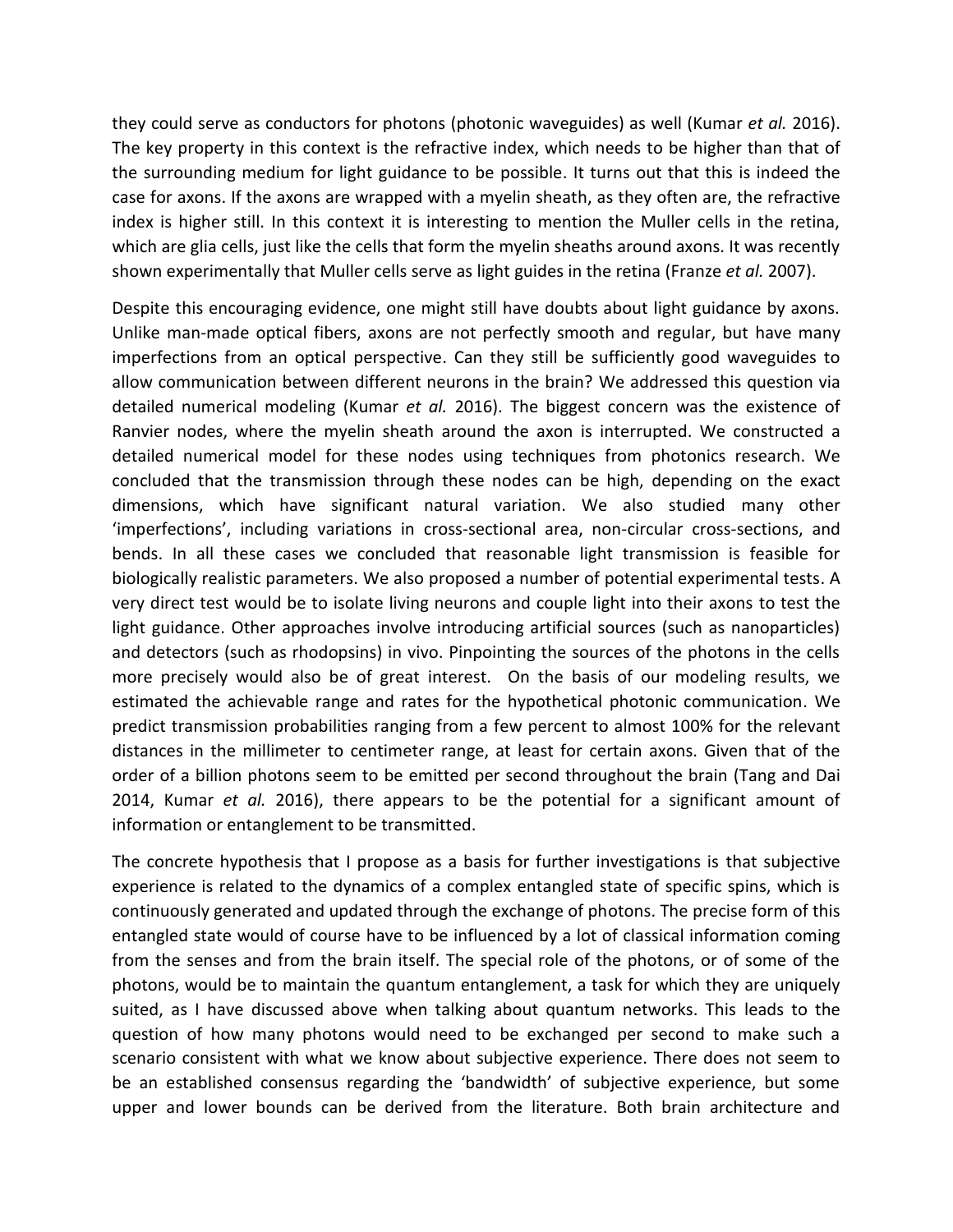subjective experience suggest that our bandwidth is probably dominated by visual experience. For a lower bound, psychophysics experiments on reading comprehension show that the bandwidth is at least of the order of 100 bits per second (Zimmermann 1989). For an upper bound, theoretical work on modeling visual information processing in the eye and brain suggests that our subjective visual bandwidth is probably not greater than 100,000 bits per second (Watson 1987, Rojer and Schwartz 1990), but possibly much smaller. It would be very interesting to design and conduct psychophysics experiments that could give a more precise value for this bandwidth. But the present bounds already seem to imply that a rate of a billion photons per second is in principle more than sufficient.

Where exactly might this entangled state be located in the brain? The question of the seat of subjective experience is a topic of lively debate in neuroscience, independently of the present quantum physical considerations. There are very different proposals, ranging from theories according to which the key systems involved in subjective experience would be located in the cortex (Koch *et al.* 2016) to theories where specific parts of the midbrain are the main generators of subjective experience, whereas the cortex plays only a supporting role (Damasio 2010, Merker 2007), with intermediate theories focusing on the role of the thalamus (Ward 2011). The proposed hypothesis would be somewhat more compatible with smaller structures being the generators of consciousness, mostly because it is easier for photons to be transmitted in axons over millimeter compared to centimeter distances, but the relevant cortical distances may also not be out of reach. It is worth noting that the question of the seat of subjective experience is closely related to the question of its evolutionary age. For example, if crabs (Elwood and Appel 2009) or insects (Barron and Klein 2016) have subjective experience, then it is more likely to be localized in more basic brain structures such as the midbrain. The common ancestor of crabs and humans, which might already have had some level of subjective experience in this case, was probably quite a simple worm-like bilaterian. The bandwidth of subjective experience would presumably be quite small in such simple animals.

Let me close this section by briefly discussing some open physics questions. I have argued that spins and photons might both play key roles, the former because they can keep their quantum properties intact over the relatively long timescales that are relevant for subjective experience (milliseconds to seconds), the latter because they are ideal for distributing quantum entanglement over the macroscopic distances that would presumably be required to generate entangled states of sufficient complexity. How would the spins and the photons interface with each other? Spin-photon interfaces already exist in quantum network research (Simon 2017), including proposals for operation at room temperature (Ghobadi *et al.* 2017). Imagining a solution that could work in the brain is an interesting challenge. One potentially promising system is the oxygen molecule, which already played an important role in the proposal of (Hu and Wu 2004) because of its non-zero electronic spin and its abundance in the body. In that proposal the electronic spins of small paramagnetic molecules (oxygen or nitrous oxide) are thought to modulate the entanglement of nuclear spins in the cell membranes. In the present context oxygen is of interest not only because of its spin, but also because reactive oxygen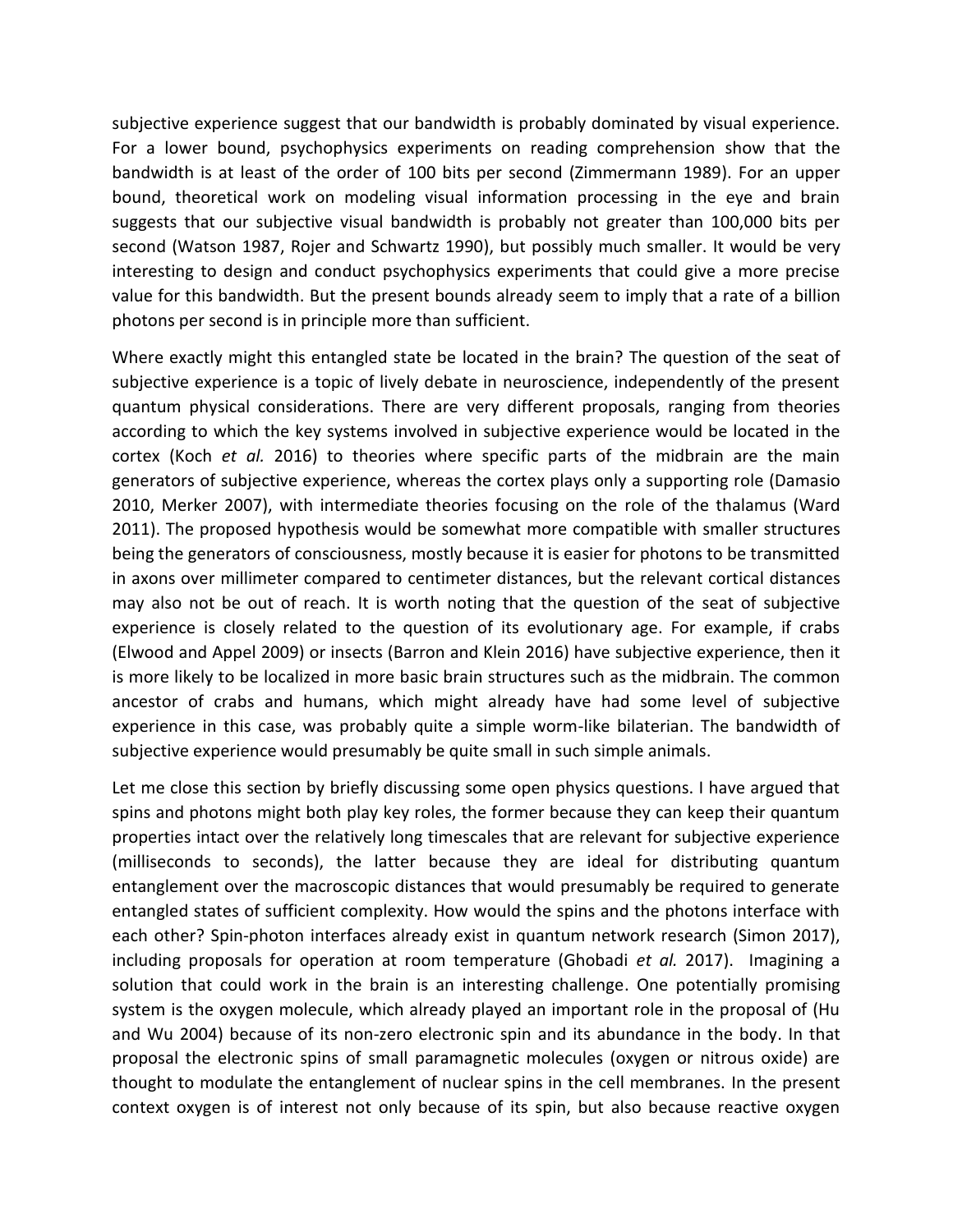species, in particular singlet oxygen (Ogilby 2010), an excited state of the oxygen molecule, are likely candidates to be sources of the photons emitted by neurons (Kobayashi *et al.* 1999). Moreover the electronic spin of the oxygen molecule could conceivably act as a mediator between the photons emitted by the same molecule and nearby nuclear spins, which may be better candidates for long-time quantum entanglement than the electronic spin itself, because they interact more weakly with their environment. It is interesting to note that the radical pair theory of magnetoreception, which is one of the leading theories for how birds sense magnetic fields, is based on interactions between the same basic ingredients that I am invoking here – photons, electronic spins and nuclear spins (Hiscock *et al.* 2016). The present considerations have the potential to stimulate interesting quantum experiments with photons and molecular spins in liquids.

One of the challenges for spin-based explanations of cognition and subjective experience is the fact that high magnetic fields, e.g. in MRI scanners, do not disrupt consciousness, even though they change the energy states of the spins. The proposal of Fisher (2015) avoids this problem by assuming that the quantum information is represented by multiple singlet (i.e. total spin zero) states of several nuclear spins in a single molecule. Such singlet states are almost completely insensitive to external magnetic fields of the type experienced in MRI scanners. Similar ideas should work as well in the context of the present line of thought. In Fisher's proposal quantum entanglement is distributed between neurons through molecular diffusion, which is very slow. The main advantage of photons is that they would provide a much more convenient way of transmitting the entanglement, as is routinely done in man-made quantum technology (Simon 2017).

#### **Philosophical questions**

I would finally like to mention a few philosophical questions that are raised by the present hypothesis. In particular, how does it position itself relative to the concepts of materialism, panpsychism, dualism, and epiphenomenalism? Subjective experience could be related to quantum entanglement, but still be a fundamental feature of the universe, so the present hypothesis does not necessarily imply a materialist point of view. Does it imply a form of panpsychism? It is worth noting that entanglement seems to provide an elegant solution for the 'combination problem' of panpsychism (Bruntrup and Jaskolla 2016) – if small constituents of the universe have their own small subjective experience (which is the basic idea of panpsychism), then how can more complex systems still have a unified experience? How are many small experiences combined into one? If subjective experience corresponds to an entangled state, then this happens naturally. When the constituents become entangled with each other, they lose their individual definite states and indeed become parts of a coherent whole. This point is very similar to the discussion of the binding problem at the beginning of this paper. However, this doesn't necessarily mean that the present hypothesis favors strong forms of panpsychism. In particular, a tempting strong hypothesis might be to assume that every entangled state corresponds to a system that has subjective experience. But this quickly leads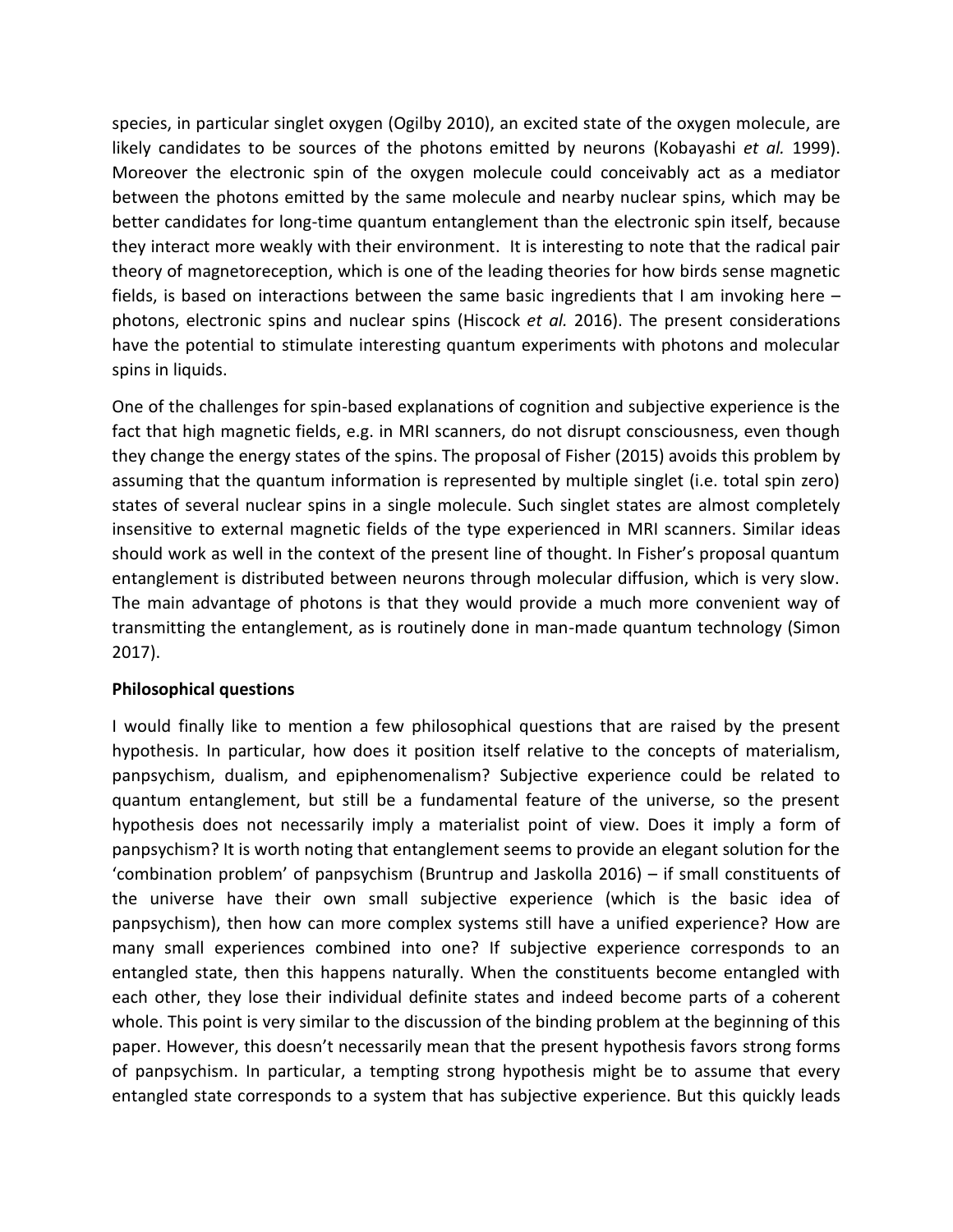to inconsistencies because superpositions of entangled quantum states can also be entangled, but superpositions have a probabilistic meaning in quantum physics. A more viable possibility is that there is a specific basis of states in quantum physical state space that correspond to definite subjective experiences (Lockwood 1989; Simon 2009), and that the states forming this basis are entangled states.

The very definition of quantum entanglement relies on the existence of subsystems. But what are the appropriate subsystems to choose?<sup>2</sup> I have proposed that the appropriate subsystems might be individual spins, but there are subtle differences between the different options for the spins from a physics perspective. To the best of our current physical knowledge, electrons are elementary particles without further structure. In contrast, atomic nuclei are made of protons and neutrons, and the protons and neutrons themselves are made of quarks and gluons. This might suggest that electrons are a more promising choice for the present hypothesis, especially if one thinks as subjective experience as a very fundamental phenomenon. However, nuclear spins are more weakly coupled to their environment and therefore tend to keep their quantum properties over longer timescales, making them somewhat more attractive from the point of view of physical plausibility. There may be room for different versions of the basic hypothesis that favor different physical systems, or that are more or less specific regarding the physical systems that are thought to be related with subjective experience. Hypotheses that are very specific - e.g. only entanglement between electron spins is relevant for subjective experience – might be easier to formulate in a consistent way. Such a theory could probably be classified as dualist rather than panpsychist.

Finally, where does the present hypothesis stand on the question whether subjective experience is epiphenomenal or causally efficient? The structural match argument – both quantum entanglement and subjective experience are unified and complex – is consistent with the idea that conscious experience could be the subjective side of certain kinds of entangled systems. It is difficult to understand why we have subjective experience if it doesn't have a causal role, given the general parsimoniousness of evolution (Kent 2016). Entanglement can definitely be useful, e.g. for information processing tasks, as illustrated by quantum computing. So evolution might have selected entanglement for its usefulness, and subjective experience might be the unavoidable consequence of that selection. Would this be a form of epiphenomalism? There may be room for different points of view on this question, as well as on the others raised in this section, even if one entertains the basic hypothesis proposed here.

# **Conclusions**

 $\overline{\phantom{a}}$ 

I have proposed to seriously explore the possibility that quantum entanglement might have something to do with subjective experience. I focused on the argument of structural similarity both phenomena are simultaneously complex and unified, a combination that is difficult to

 $2$  This can be seen as a version of the 'grain' problem that has been raised in the context of integrated information theory (Moon and Pae 2018).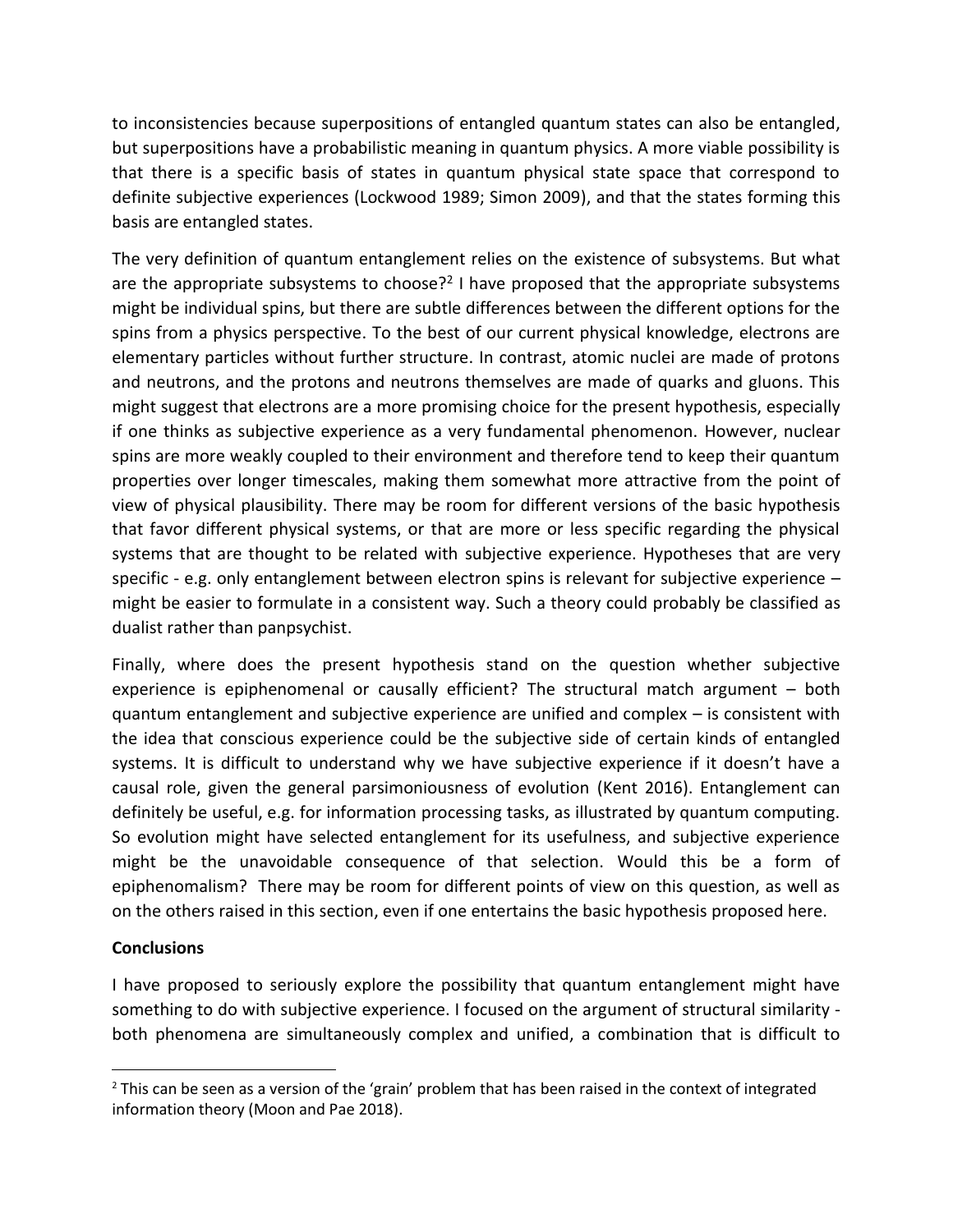understand from a classical physics perspective. I mentioned additional arguments, such as the subtlety of the concept of matter in quantum physics and the potential usefulness of quantum computing. The recent dramatic progress in quantum technology makes the present hypothesis more believable than it would have been a few decades ago. Based on this technological experience, I have argued that spins and photons are particularly promising systems - spins can keep their quantum properties for the relevant timescales, while photons can distribute entanglement over macroscopic distances. There are spins and photons in the brain, as well as potential photon detectors. Axons can plausibly act as photonic waveguides, and the oxygen molecule is one potential spin-photon interface. Experimental tests of many aspects of these ideas are imaginable, in areas as diverse as neuroscience, psychophysics and quantum physics, and are already under development in some cases. Finally the present ideas also raise interesting philosophical questions where a dialogue between quantum physicists and philosophers might be fruitful.

#### **Acknowledgements**

I thank D. Chalmers, M. Colicos, T. Craddock, J. Dowling, M. Fisher, I. Fuentes, J. Guck, S. Hameroff, S. Hastings-Simon, B. Heyne, C. Jaeger, D. Kaszlikowski, J. Kellner, S. Kumar, A. Lamas, H. Morch, A. Popejoy, R. Prix, J. Tuszynski, L. Ward, S. Wein, P. Zarkeshian, and T. Zhong for useful discussions and helpful suggestions. However, the point of view expressed here is mine, as are any factual mistakes.

#### **References**

Adolphs, R. (2015), 'The unsolved problems of neuroscience', *Trends Cogn. Sci.,* **19**, pp. 173-175.

Barron, A.B. and Klein, C. (2016), 'What insects can tell us about the origins of consciousness', *Proc. Natl. Acad. Sci. USA*, **113**, pp. 4900-4908.

Bell, J.S. (1964), 'On the Einstein-Podolsky-Rosen Paradox', *Physics*, **1**, pp. 195-199.

Brunet, T. and Arendt, D. (2016), 'From damage response to action potentials: early evolution of neural and contractile modules in stem eukaryotes', *Phil. Trans. R. Soc. B,* **371**, 20150043.

Bruntrup, G. and Jaskolla, L. (eds. 2016), *Panpsychism: Contemporary Perspectives* (Oxford: Oxford University Press)

Chalmers, D.J. (1995), 'Facing up to the problem of consciousness', *Journal of Consciousness Studies*, **2**, pp. 200-219.

Chang, J. et al. (eds. 1998), *Biophotons* (Alphen aan den Rijn: Kluwer Academic)

Damasio, A. (2010), *Self Comes to Mind: Constructing the Conscious Brain* (New York: Vintage)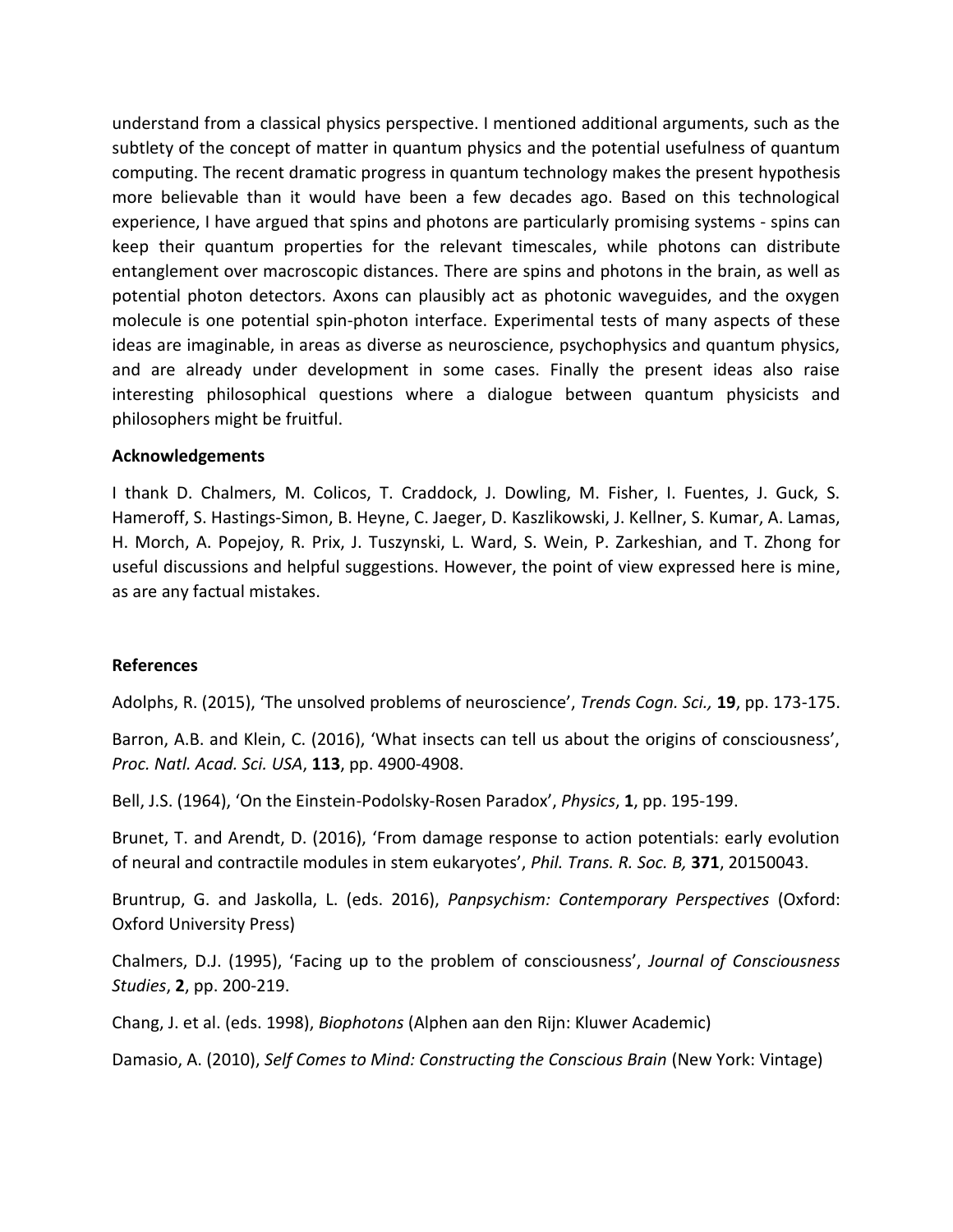Dhand, I. *et al.* (2018), 'Understanding quantum physics through simple experiments: from wave-particle duality to Bell's theorem', *arXiv*:1806.09958.

Dolde, F. et al. (2013), 'Room-temperature entanglement between single defect spins in diamond, *Nature Physics* **9**, pp. 139–143.

Elwood, R.W. and Appel, M. (2009), 'Pain experience in hermit crabs?', *Animal Behaviour*, **77**, pp. 1243-1246.

Everett, H. (1957), '"Relative State" Formulation of Quantum Mechanics', *Rev. Mod. Phys*., **29**, pp. 454-462.

Franze, K. et al. (2007), 'Muller cells are living optical fibers in the vertebrate retina', *Proc. Natl. Acad. Sci. USA*, **104**, pp. 8287-8292.

Fisher, M. (2015), 'Quantum cognition: The possibility of processing with nuclear spins in the brain', *Ann. Phys*., **61**, pp. 593-602.

Ghobadi, R. *et al.* (2017), 'Towards a Room-Temperature Spin-Photon Interface based on Nitrogen-Vacancy Centers and Optomechanics, *arXiv*:1711.02027.

Hameroff, S. and Penrose, R. (2014), 'Consciousness in the universe: A review of the 'Orch OR' theory', *Phys. Life Rev.,* **11**, pp. 39-78.

Hiscock, H.G. et al. (2016), 'The quantum needle of the avian magnetic compass', *Proc. Natl. Acad. Sci. USA*, **113**, 4634-4639.

Horodecki, R. et al. (2009), 'Quantum entanglement', *Rev. Mod. Phys*., **81**, pp. 865-942.

Hu, H. and Wu, M. (2004), 'Spin-mediated consciousness theory: possible roles of neural membrane nuclear spin ensembles and paramagnetic oxygen', *Medical Hypotheses*, **63**, pp. 633-646.

Kent, A. (2016), 'Quanta and Qualia', *arXiv*:1608.04804.

Kobayashi, M. *et al.* (1999), '*In vivo* imaging of spontaneous ultraweak photon emission from a rat's brain correlated with cerebral energy metabolism and oxidative stress', *Neurosci. Res.* **34**, pp. 103–113

Koch, C. et al. (2016), 'Neural correlates of consciousness: progress and problems', *Nature Reviews Neuroscience*, **17**, pp. 307-321.

Kumar, S. *et al.* (2016), 'Possible existence of optical communication channels in the brain', *Scientific Reports*, **6**, 36508.

Ladd, T.D*. et al.* (2010), 'Quantum computers', *Nature*, **464**, pp. 45-53.

Lei, H. et al. (2003), '*In vivo* 31P magnetic resonance spectroscopy of human brain at 7 T: an initial experience', *Magn. Reson. Med*., **49**, pp. 199-205.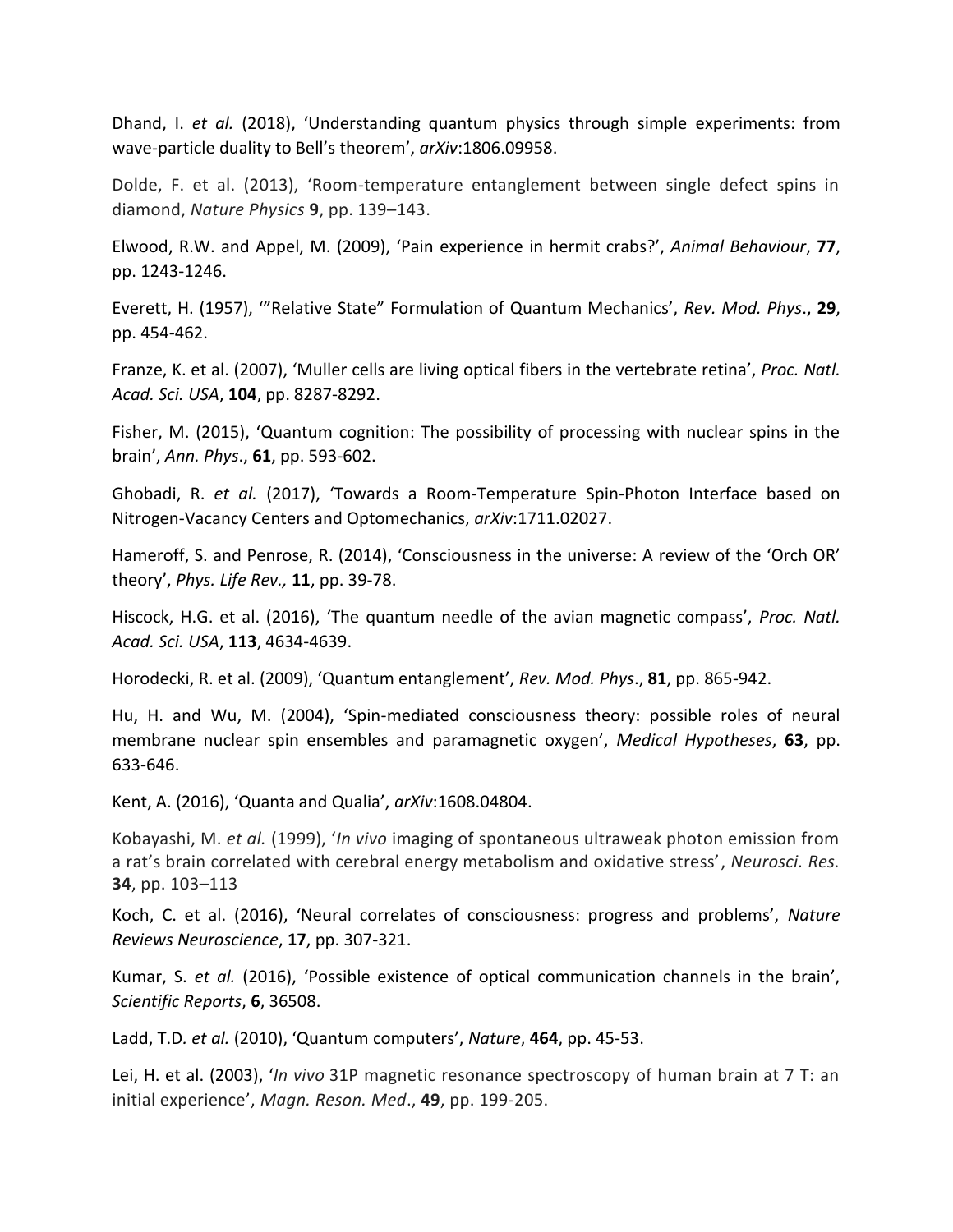Lockwood, M. (1989), *Mind, Brain and the Quantum: The Compound 'I'* (Oxford: Basil Blackwell).

Marshall, I.N. (1989), 'Consciousness and Bose-Einstein Condensates', *New Ideas in Psychology* **7**, pp. 73-83.

Maurer, P.C. *et al*. (2012), 'Room-temperature quantum bit memory exceeding one second', *Science,* **336**, pp. 1283-1287

Merker, B. (2007), 'Consciousness without a cerebral cortex: A challenge for neuroscience and medicine', *Behavioral and Brain Sciences*, **30**, pp. 63-81.

Moon, K. and Pae, H. (2018), 'Making Sense of Consciousness as Integrated Information: Evolution and Issues of IIT'*, arXiv*:1807.02103.

Nielsen, M. and Chuang, I. (2000), *Quantum Computation and Quantum Information* (Cambridge: Cambridge University Press).

Ogilby, P.R. (2010), 'Singlet oxygen: there is indeed something new under the sun', *Chem. Soc. Rev.*, **39**, pp. 3181-3209.

Popejoy, A.B. (2017), *Illumination at the Intersections of Genomics and Public Health: A Study of Opsins, SPurS, Cluster Machine, and Ancestry* (PhD thesis, University of Washington).

Raymer, M.G. (2017), *Quantum Physics: What Everyone Needs To Know* (Oxford: Oxford University Press).

Rojer, A.S. and Schwartz, E.L. (1990), 'Design characteristics for a space-variant visual sensor with complex-logarithmic geometry', Proceedings 10<sup>th</sup> Int. Conf. Pattern Recognition (New York: IEEE), DOI: [10.1109/ICPR.1990.119370](https://doi.org/10.1109/ICPR.1990.119370)

Schlosshauer, M.A. (2007), *Decoherence and the quantum-to-classical transition* (Berlin: Springer).

Simon, C. (2017), 'Towards a global quantum network', *Nature Photonics*, **11**, pp. 678-81.

Simon, C. (2009), 'Conscious observers clarify many worlds', *arXiv*:0908.0322

Stapp, H.P. (2009), *Mind, Matter and Quantum Mechanics* (Berlin: Springer).

Tang, R. and Dai, J. (2014), 'Spatiotemporal imaging of glutamate-induced biophotonic activities and transmission in neural circuits', *PLoS One*, 9, e85643.

Tegmark, M. (2000), 'Importance of quantum decoherence in brain processes', *Phys. Rev. E*, **61**, pp. 4194-4206.

Tegmark, M. (2017), *Life 3.0: Being Human in the Age of Artificial Intelligence* (New York: Penguin Random House).